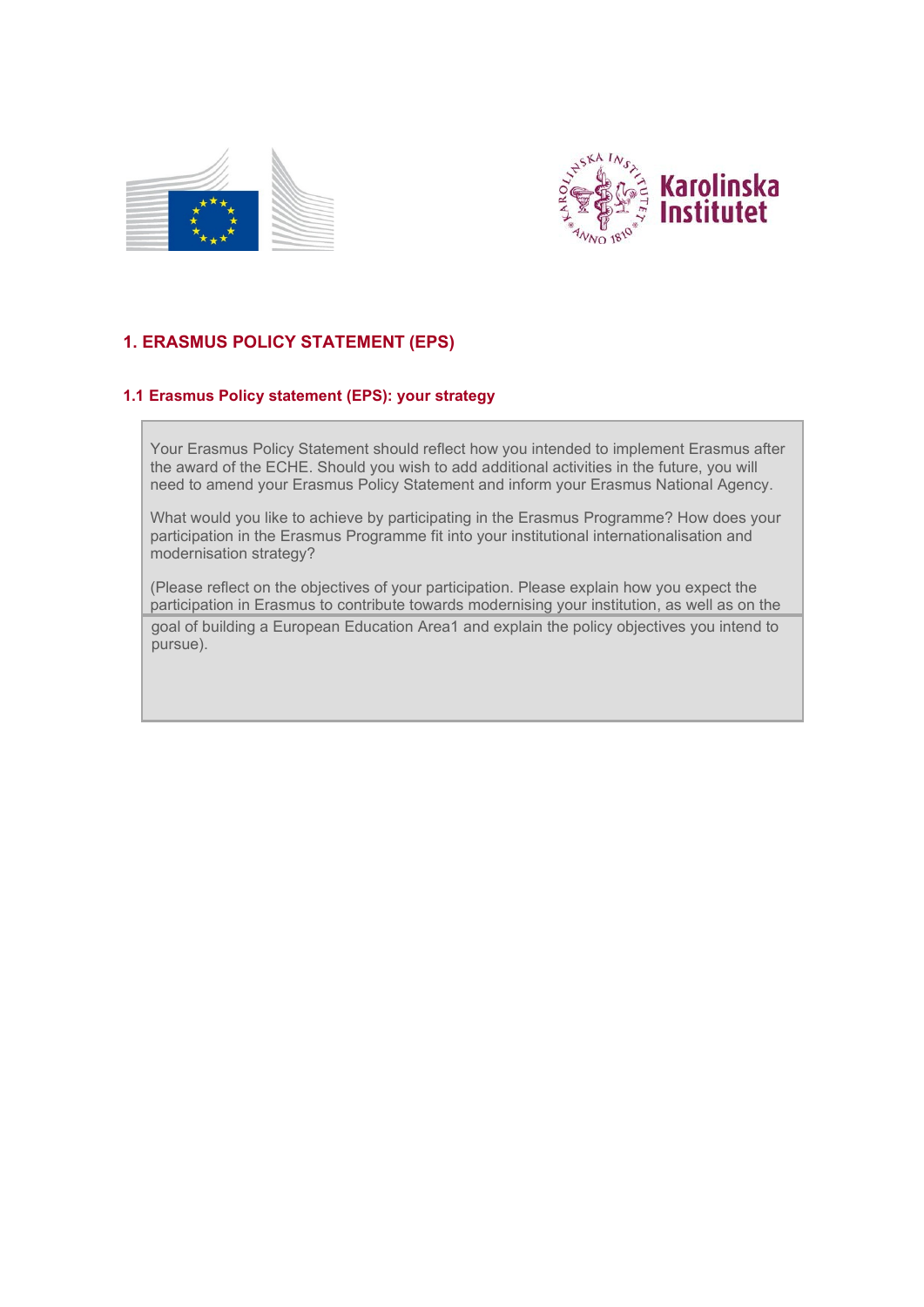The overall vision of Karolinska Institutet (KI) is to advance knowledge about life and strive towards better health for all. In the KI Strategy 2030 it is stated that the university shall be increasingly viewed as an outward-looking, modern, and trustworthy university with a solid reputation, and as a global, engaged and ground-breaking institution where a richness of perspectives shall define our education and research. KI will prepare its students for the global community, and to achieve our goals we need to further develop activities at home. Increased mobility (inwards and outwards) for our study programmes is also a priority. Our strategic activities will align with the United Nations' 2030 Agenda and the 17 Sustainable Development Goals (SDGs), as we have the same time horizon.

The labour market for our students is global, and there is mobility among our students within Sweden, Europe, and around the world. Being a university focusing exclusively on careers in medicine and health-related sciences, life science industry or academia, our students and staff need international and intercultural skills. KI therefore has the responsibility to prepare its students for global citizenship, which requires well-integrated training in global health and cross-cultural competencies. Global health perspectives are thus incorporated into the study programme curricula so that the students will be prepared to work towards the goals of the UN 2030 Agenda in a wide range of contexts, not only abroad but also in diverse contexts within Sweden. A compulsory course given in English within each study programme will increase this preparedness for all KI students. KI also wants to raise its international attractiveness for students and staff so that KI is considered the first choice for prospective students, teachers, researchers and collaborative partners. Further development of education and research quality are the most important factors for achieving this. KI must also develop deeper partnerships with healthcare organizations and other stakeholders. Active engagement and participation in the European arena are imperative in order to exploit funding opportunities and to influence future priorities.

Academic freedom is a prerequisite for KI and an essential condition for bringing together diverse points of view. Research has a long-time horizon, and changes made today in our education will have greatest impact on society in a decade or more. KI is a signatory of the Magna Charta Universitatum (MCU) and highly regards its values. This is in concordance with the EU strategy that effective education and training systems are a foundation of fair, open and democratic societies and of sustained growth and employment. Demonstrating such core values strengthens the European education area.

Participation in programmes such as Erasmus is essential for KI in order to be able to fulfil our strategic goals. Cooperation with international partners is an important precondition for a top-quality, modern university. To prepare our students for the global community, exposure to international environments and teaching methods, whether they participate in physical mobility or not, is required. Without strong ties to international institutions, both in Europe and elsewhere, KI cannot fully realise its potential as an outward-looking and modern university. The goal to be a global institution and focus on the UN 2030 Agenda goals, also requires strong international partnerships. Education and research at KI must stimulate one another. KI thus needs to further increase its commitment to first-, second- and third-cycle education and ensure that teaching and training is firmly connected to research, which well accords with the intentions of the Erasmus programme. Interactions with industry are also of importance in the KI strategy, in order to improve people's health based on complementary approaches and skills.

To create an employable work force for the global labour market it is strongly encouraged that students and staff take part in mobility and international activities, such as those supported by the Erasmus programme, both within and outside Europe. Both incoming and outgoing participants provide invaluable experiences for KI, on an individual as well as institutional level. Teaching and training in global health and cross-cultural competencies is a requirement for all our students and cannot be successful without participation in programmes such as Erasmus. Well-coordinated mobility and other internationalization activities create an environment that makes KI more modern and attractive for both national and international students and staff.

<span id="page-1-0"></span><sup>&</sup>lt;sup>1</sup> For more information on the priorities of the European Education Area, such as recognition, digital skills, common values and inclusive education, please consult the following website: [https://ec.europa.eu/education/education-in-the-eu/european-education-area\\_en](https://ec.europa.eu/education/education-in-the-eu/european-education-area_en)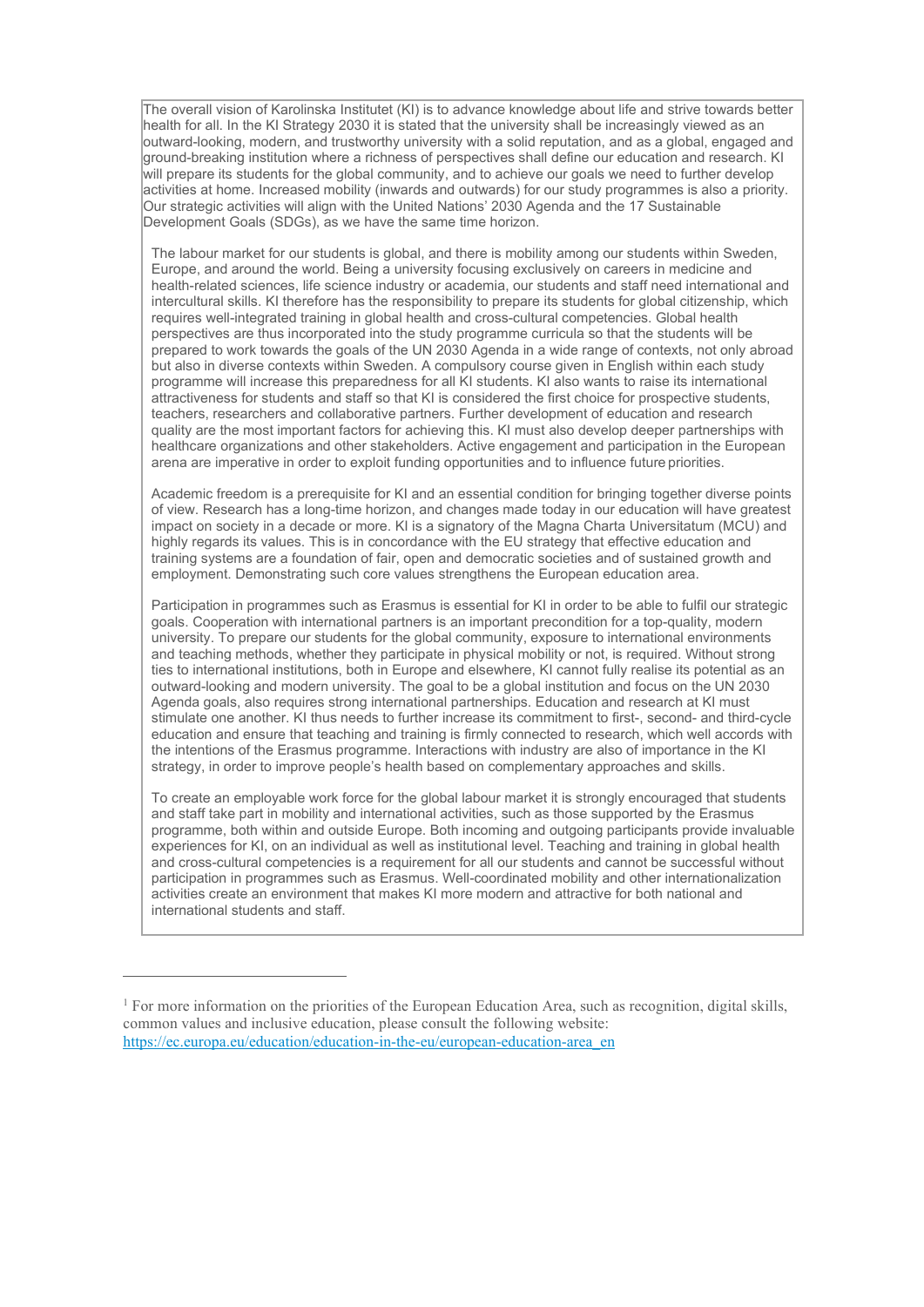During the contract period 2021-2027 KI aims to make mobility a reality for all, be it physical or virtual. Use of new digital solutions are important both for sustainable reasons and for ensuring that all students can participate. Virtual mobility can promote social inclusion for students who do not have the possibility to travel abroad. In addition, through creation of The NeurotechEU, a European University Network, KI will participate in the shaping of a whole new educational area with mobility and other activities that will facilitate internationalization for more of our students.

The COVID-19 crisis has necessitated acute development of digital solutions for education and these will be both consolidated and further developed in the years to come, making it possible for all our students and staff to take part in various types of international activities. Furthermore, collaborative and interprofessional learning, as well as internationalization of education, are high on the KI agenda and there is ongoing work to internationalize curricula through a specific project. Inhouse teacher training is provided by the KI teaching and learning unit, for example in subjects such as "An introduction to global health for teaching staff at KI" and "Teaching in the Global University". Participation in different kinds of Erasmus activities and strategic partnerships help promote these activities and create a sense of European culture that inspires participants to language learning.

Please reflect on the Erasmus actions you would like to take part in and explain how they will be implemented in practice at your institution. Please explain how your institution's participation in these actions will contribute to achieving the objectives of your institutional strategy.

Original language (and translation into EN, FR or DE if the EPS is not in one of these languages)

Healthcare is an increasingly complex area. Many of the challenges we face today require international cooperation. For KI as a single faculty university, cooperation with full faculty universities as well as other sectors and disciplines provides KI with valuable input. Being a medical faculty, focusing on careers in medicine and healthcare, life science industry or academia, the students and staff require international and intercultural skills. Participation in all the Erasmus actions described above can assist our efforts to fulfil the vision of KI to advance knowledge about life and strive towards better health for all. Students should be prepared to work towards the UN Agenda 2030 and the Global Goals in a wide range of contexts. Active engagement and participation in the European arena are important in order to exploit funding opportunities and influence future priorities.

#### Erasmus Key Action 1 (KA1) - Learning mobility:

The mobility of higher education students and staff is an essential key action for the exchange activities taking place at KI. It involves mobility for both students and staff and facilitates reaching not only mobility goals but also addresses how to educate global citizens prepared for a global labour market. Exchange activities also provide students and teachers with cross-cultural competencies, an area of great importance in the KI strategy. Since this is already a well-integrated activity at KI the implementation will continue as it is now, with widespread information measures for students and staff using web-based and physical information meetings. Experiences from these exchanges are shared in different forms, e.g. travel reports from in- and outgoing students are published on the KI web, and teachers and staff write about their exchange experiences in blogs that are linked to the KI website. Participants are also invited to share their experiences during staff meetings, and meetings for prospective exchange students. Participation in the International Credit Mobility (ICM) programme provides KI with excellent opportunities to cooperate with higher education institutions in countries where the participants would otherwise not be able to afford an exchange period abroad. In addition, ICM can provide sustainability for collaborations for which we no longer have financing from other sources.

### Erasmus Key Action 2 (KA2) - Cooperation among organizations and institutions:

Participation in this action fulfils many of the same aims and goals as participating in KA1 but includes additional aspects as well. Since these actions are more focused and run for defined time periods, more extensive partnerships can be developed with institutions that offer education, learning opportunities and perspectives from areas other than our own. The new European University Initiative in particular gives KI the ability to collaborate in new ways that will increase knowledge transfer and give students new aspects and viewpoints on their subject areas as well as a straightforward way to participate in both physical and virtual exchanges. European Universities will contribute to the creation of a whole new educational area with mobility and other activities that will expose more of our students to internationalisation and will enable mutual recognition of similar study programmes across different institutions. Erasmus Mundus partnerships have been integral to KI for several years and are expected to continue during the new programme period. In regard to Erasmus strategic partnerships we have noted an increased KI participation since the onset of the action. These strategic partnerships have now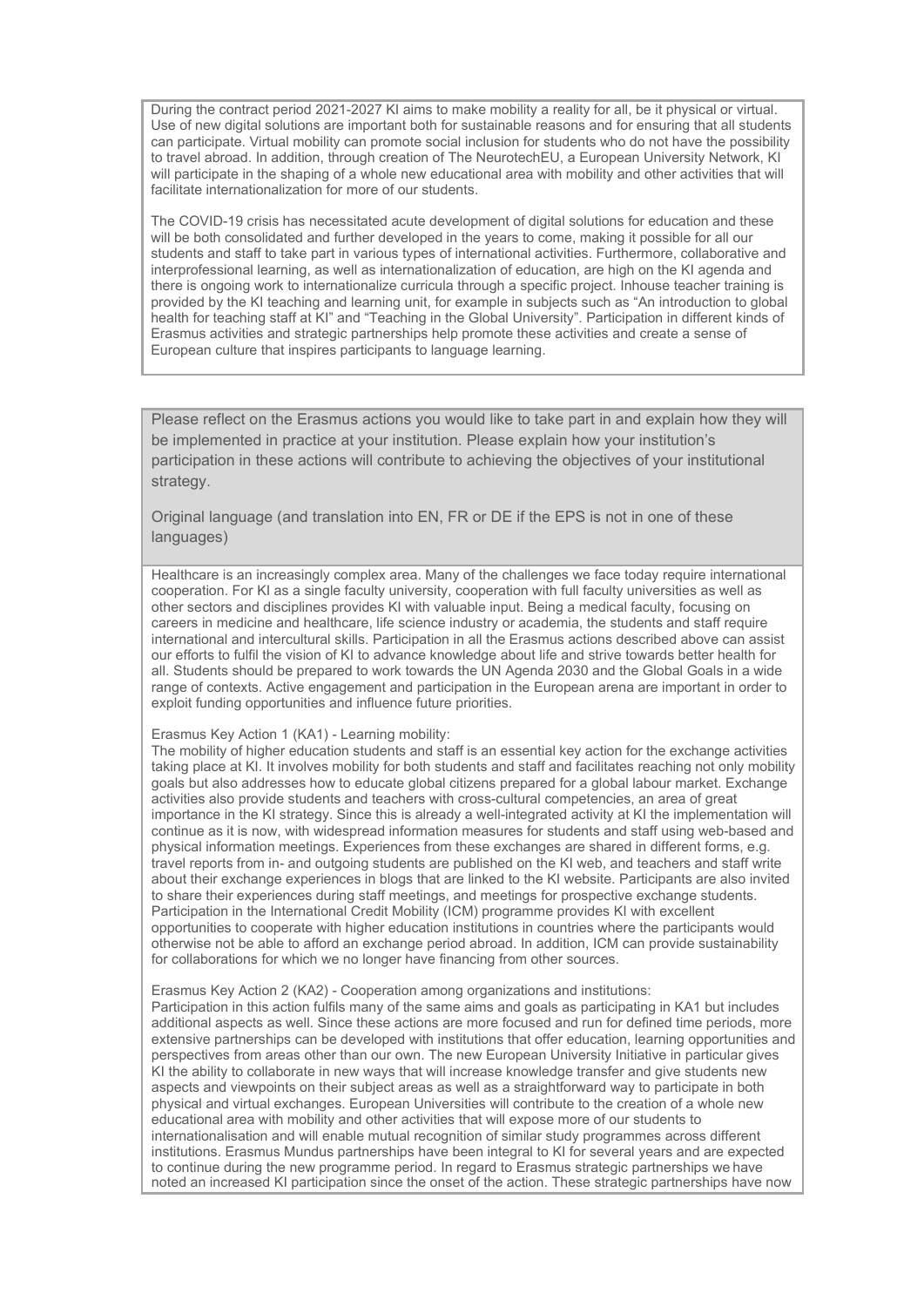become an important part of KI's internationalisation activities, and KI departments participate both as project coordinators and as partners. The participation in Knowledge Alliances has alsoincreased. Capacity building projects have been conducted since the action start and we plan to continue to encourage participation in this action as well. Several of our strategic goals, such as collaboration with healthcare actors and other stakeholders in order to develop deeper partnerships, active engagement and participation in the European arena preparing students for a global labour market, creating global citizens and broad international cooperation, can all be addressed by participation in theseactions. Capacity building projects, just like International Credit Mobility in KA1, also has the advantage of giving students and staff in countries with limited economic resources the opportunity to take part in exchange and internationalisation activities.

What is the envisaged impact of your participation in the Erasmus+ Programme on your institution?

Please reflect on targets, as well as qualitative and quantitative indicators in monitoring this impact (such as mobility targets for student/staff mobility, quality of the implementation, support for participants on mobility, increased involvement in cooperation projects (under the KA2 action), sustainability/long-term impact of projects etc.) You are encouraged to offer an indicative timeline for achieving the targets related to the Erasmus+ actions.

Original language (and translation into EN, FR or DE if the EPS is not in one of these languages)

Internationalization should be an integral part of all activities at the university, and participation in the Erasmus+ programme, will have impact at individual, institutional and societal levels. The goal is that all KI students must be exposed to internationalization activities, be it a regular physical mobility, a virtual mobility experience or a course/part of a course that focuses on internationalization and global issues. During the new programme period KI will continue to build on the experiences gained through successful participation in the activities conducted during the 2014-2020 charter period.

#### TARGETS

Increased inbound and outbound mobility is a priority at KI. The primary aim is to achieve the participation levels evident prior to the COVID-19 crisis. It is hard to estimate when this will be possible since all our education is within the field of medicine and health sciences and the majority of both incoming and outgoing students are conducting clinical studies in various healthcare settings. This sector is now very strained due to the pandemic, in Sweden and elsewhere, and we will not be able to resume these exchanges until the situation is under control and clinical supervisors have the possibility to receive students again. Virtual mobility can unfortunately not replace the hands-on experiences that rotations in clinical settings can offer. We aim to be back to pre-COVID-19 levels in 2022 and expect to then see an increase in interest after this unfortunate hiatus. Mobility for teachers and other staff should be possible to resume earlier when countries lift travel restrictions within and outside of Europe, but we assume that the time frame to return to normal activities is unpredictable. The actions under KA2, except for Erasmus Mundus programmes, should be easier to maintain, replacing physical meetings with virtual meetings for the time being. This is also an opportunity to investigate and develop collaborative methods that are more environmentally sustainable. We expect an increase in applications for KA2 actions throughout the next charter period, considering that the number of applications has increased since the onset of this current charter period in which KI participates both as coordinators and as partners. We are currently partners in one Erasmus Mundus programme and the goal is to always have at least one such programme running.

Quantitatively for KA1 we wish to see an increase in physical mobility for students (first, second and third cycle) and staff (for teaching and training) in all our international collaborations, and a 5% yearly increase between 2023 and 2027 for Erasmus exchanges. For KA2, if our alliance application in the second pilot call of the European Universities Initiative is awarded, it will offer a whole new opportunity for both physical and virtual exchanges. The mobility target in the current application is to reach 35% mobility for students and 15% mobility for staff by the end of Phase 2 in 2030.

### **QUALITY**

The quality of all our collaborations will be closely monitored through KI exchange reports and the Erasmus reports written by students and staff participating in mobility. For actions under KA2, the final reports will also be used, and for Erasmus Mundus a separate course evaluation will be submitted by participating students. Exchange agreements have been and will continue to be evaluated based on several assessment criteria and whether we use available exchange places or not. Our goal is that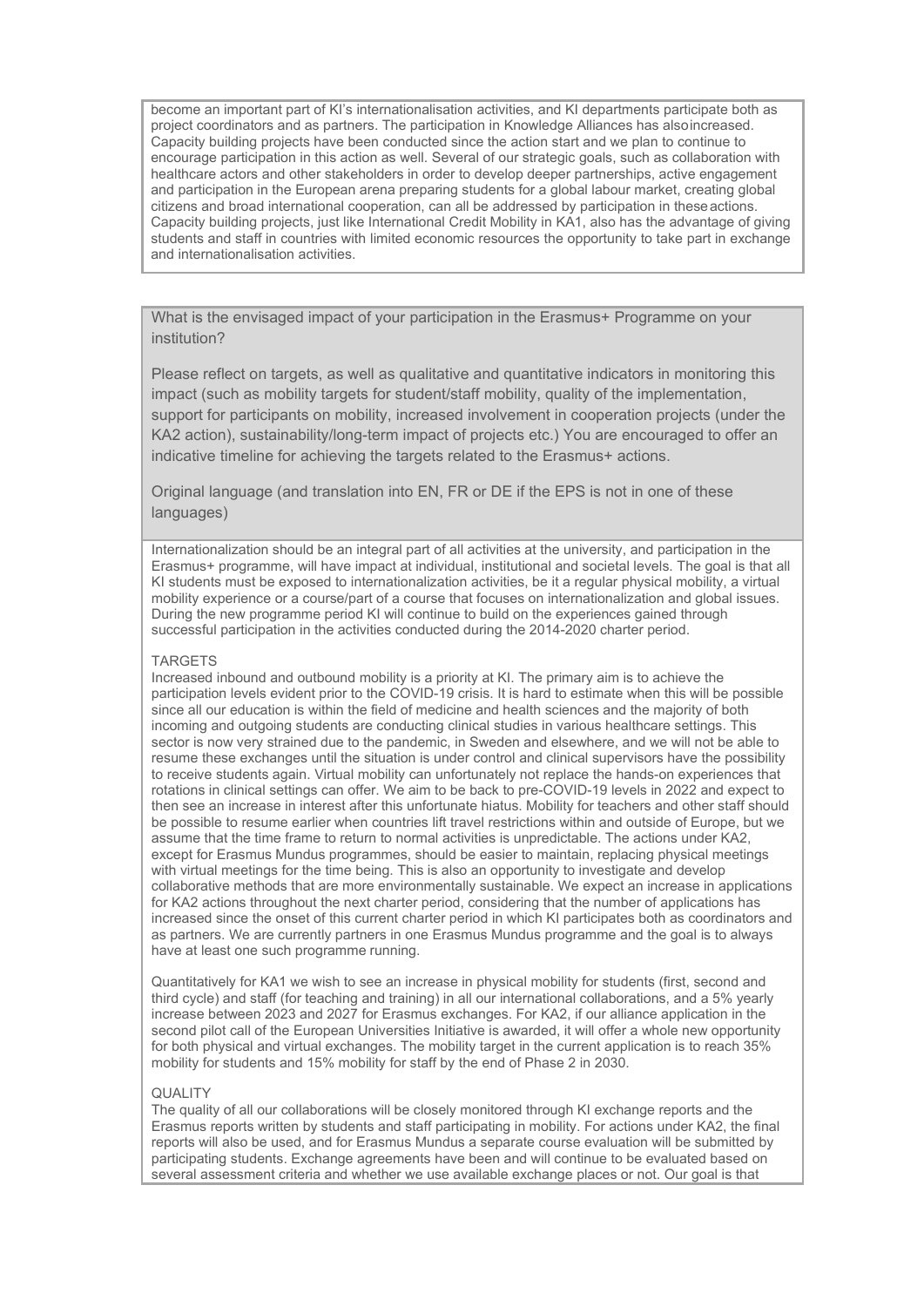these places should be used both for incoming and outgoing students. Staff and students blog about their exchanges and their posts will also be used in the evaluation process.

#### SUPPORT

The responsibility for staff and students participating in first and second cycle mobility lies with the staff at the Education Support Office and the International Relations Office at the central university administration level, in close collaboration with academic representatives.

Incoming and outgoing students are well supported before, during and after their mobility by the international student coordinators at the Education Support Office. They manage pre-arrival information, application support, introduction days and welcome meetings, and practical assistance for incoming students as well as information, application support, kick-off meetings for preparations for studies and traineeships abroad, and "debriefing" activities for outgoing students upon return to KI. Both incoming and outgoing students get assistance with housing and visas in case they are needed, and all students are provided with a comprehensive insurance. Outgoing KI students also meet with academic representatives from their respective study programmes for academic counselling and advice, and to discuss the academic content of the mobility activities. A compulsory online preparation course PREPARE (pre-departure course for students going on international exchange) addresses areas such as global health, cultural competence and health and safety in order to provide the students with the tools to act appropriately in a new cultural and learning environment. An app with information for students on exchange has also been developed to permit access to information should the student need to contact somebody at the home institution. It contains also other useful information for the mobility period as a whole and if downloaded it can also be used offline in case of limited internet access.

The international student coordinators keep in touch with students during their exchange, and attend to any issues that require their attention, e.g. amending Learning Agreements. Inbound participants have easy access to the international student coordinators throughout their whole stay at KI, either through email or personal interaction, and they can also contact the academic representative or supervisor for the course they are currently enrolled in should they have any problems with any academic aspect of their exchange. Likewise, KI students who are currently on exchange abroad can have close email contact, or contact through various apps, with the coordinators should any problem occur during their time abroad. If needed, the student coordinators will contact other employees at KI in case a problem requires help from another staff category, such as an academic contact (if the student does not take this contact by him/herself) or from the Erasmus institutional coordinator. The incoming students have the possibility to receive their transcripts and grades in ECTS format. A crisis plan has been devised and is the subject of constant discussion and updating.

Regarding incoming third cycle students, support is given from the department where the student conducts his/her studies and is provided in the same manner as for all other third cycle student exchange students. The host department provides help with all the documentation and assists with practical issues. Outgoing third cycle students plan their exchange together with their supervisor. The International Relations Office (IRO) manages the grants.

The staff at the IRO is responsible for staff mobility for teaching and training, encompassing information, application as well as practical support on an individual basis before, during and after the mobility activities. KI has allocated central funds to cover overhead costs for staff exchanges for teaching in order to promote and facilitate mobility. The IRO is also involved in agreement management, including the agreements comprising first and second cycle student exchanges that are managed centrally at KI, and gives support to the study programmes by facilitating agreement discussions. Third cycle agreements are signed at a department level and similar support is offered there. Staff from the central university administration at KI participates in contact trips to make sure that in addition to academic issues, practical issues such as housing and local regulations are also part of the discussions. Regarding actions under KA2 the IRO assists with parts of the paperwork in cooperation with the Grants Office and the Legal Office. Especially for Erasmus Mundus programmes, the IRO and Legal Office are instrumental in the screening of agreements.

#### **SUSTAINABILITY**

The goal is for all university activities to be sustainable. Actions under KA2 all have sustainability plans. Actions under KA1 are evaluated regularly through KI travel reports and the Erasmus reports. Course evaluations submitted by students are monitored closely and agreements where the students have had a less favourable exchange experience will be monitored and if needed, terminated.

#### IMPACT

Participation in Erasmus+ is an excellent academic opportunity for students to develop new subjectspecific skills, as they are exposed to teaching and learning methods that may be different to what they are used to at their home institution. It enhances their future employability and improves foreign language proficiency. At a more personal level it offers students the opportunity to live abroad and to meet new people, the possibility to develop transferable skills, such as openness to and curiosity about